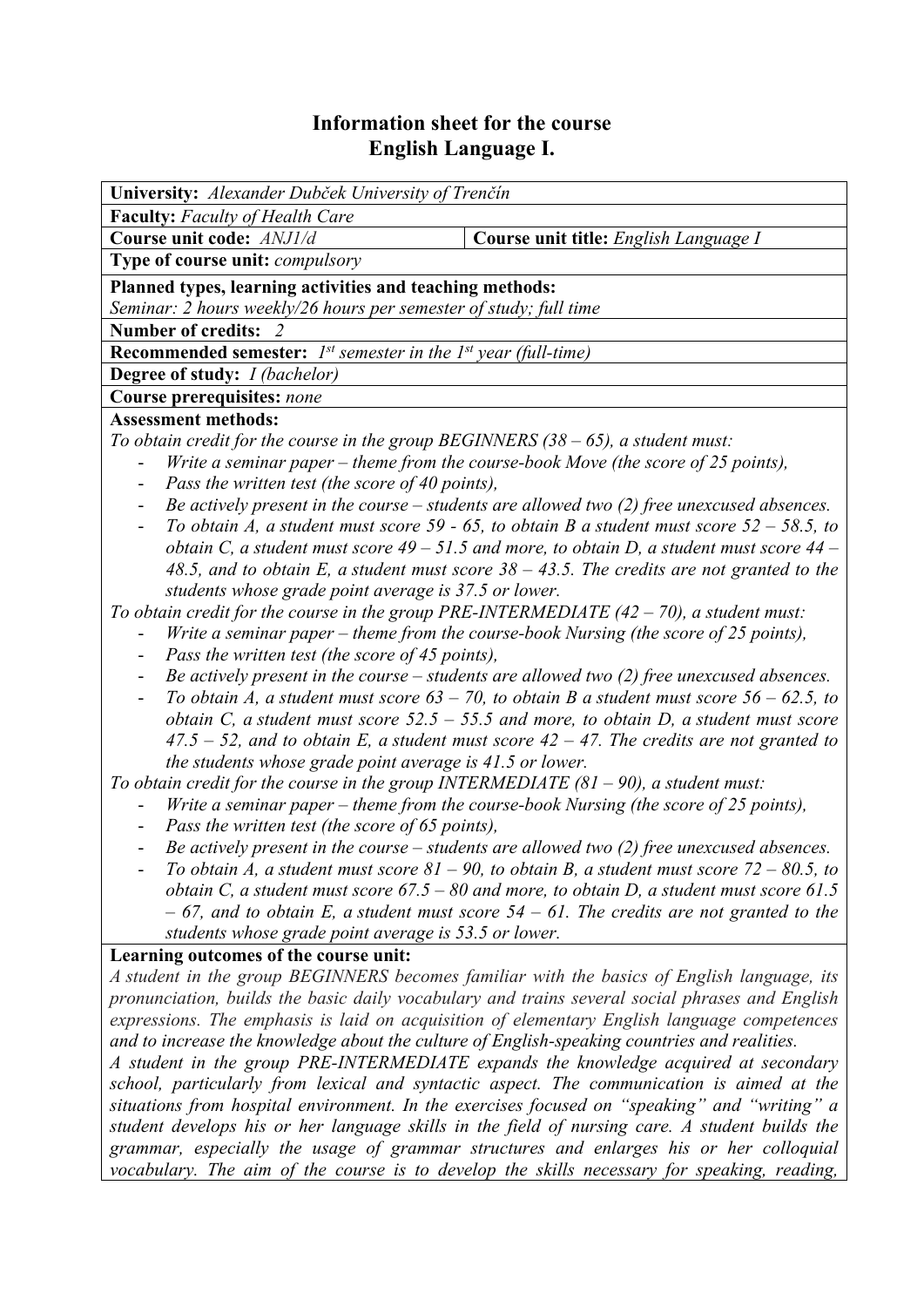*writing and listening focused on the nursing professional practice.* 

*A student in the group INTERMEDIATE student will establish and enlarge the knowledge acquired at secondary school from lexical and syntactic aspect. The communication is focused on the further model situations from hospital environment, but also on themes about physical and mental health, and on the development of the four language skills. The acquisition of collocations and consolidation of language habits are the focus of the work during seminars. A student trains the selected grammar phenomena based on the work with the texts and is trained to acquire professional nursing lexis, establishes usage of grammar structures, enlarges his or her professional and colloquial vocabulary and terminology, improves communicative competences. Equally develops the skills vital not only for speaking, but also for efficient reading, writing and listing, with the respect to his or her further studies and professional nursing practice. Greater emphasis is put on oral and written communication, but also on reading literature from the field of nursing in English language.* 

# **Course contents:**

## **Beginners**

- *1. Visit Brighton describing places. Phrases related to the introducing and simple description.*
- *2. Conjugation of the verbs to be, to have, to have got, personal pronouns and possessives.*
- *3. Living abroad. This is my life. General truths simple present.*
- *4. A, an, the, there is, there are, demonstrative pronouns.*
- *5. Communication: Mobile world. Describing things happening now present continuous and plural.*
- *6. Worlds events: art and culture. Reading comprehension.*
- *7. Talking about frequency adverbs of frequency.*
- *8. Seminary work theme according the own choice from the course-book Move and its oral presentation.*
- *9. Being different. Style. Talking about ability.*
- *10. Expressing ability: can/can´t. Vocabulary: clothes and colours.*
- *11. Family relations Relatives.*
- *12. Free time activities. Expressing "likes and dislikes".*
- *13. Final test with presentation of projects.*

## **Pre-Intermediate**

- *1. The hospital team. Nursing in the UK.*
- *2. The nursing profession. Profile of a nurse. Describing jobs verbs.*
- *3. In and around the hospital. The porter´s office.*
- *4. Giving directions via e-mail. This is my job.*
- *5. Hospital admissions. A patient record form. Patient summary.*
- *6. Oral presentation of the project from hospital environment according to students´ own choice.*
- *7. Accidents and emergencies. Emergency.*
- *8. Instructions. Emergency helpline.*
- *9. Seminary work theme according to students´ own choice (Nursing) and its oral presentation.*
- *10. A surprise passenger. This is my job Emergency helpline nurse.*
- *11. Signs and symptoms: shock.*
- *12. Poster according to students´ own choice. Creative writing.*
- *13. Final written test (U 1 3, part of U 4).*

## **Intermediate**

- *1. The hospital team. Nursing in the UK. The nursing profession. Profile of a nurse. Describing jobs - verbs.*
- *2. In and around the hospital. The porter´s office. Giving directions via e-mail. This is my job.*
- *3. Hospital admissions. A patient record form. Patient summary. Oral presentation of the project from hospital environment according to students´ own choice.*